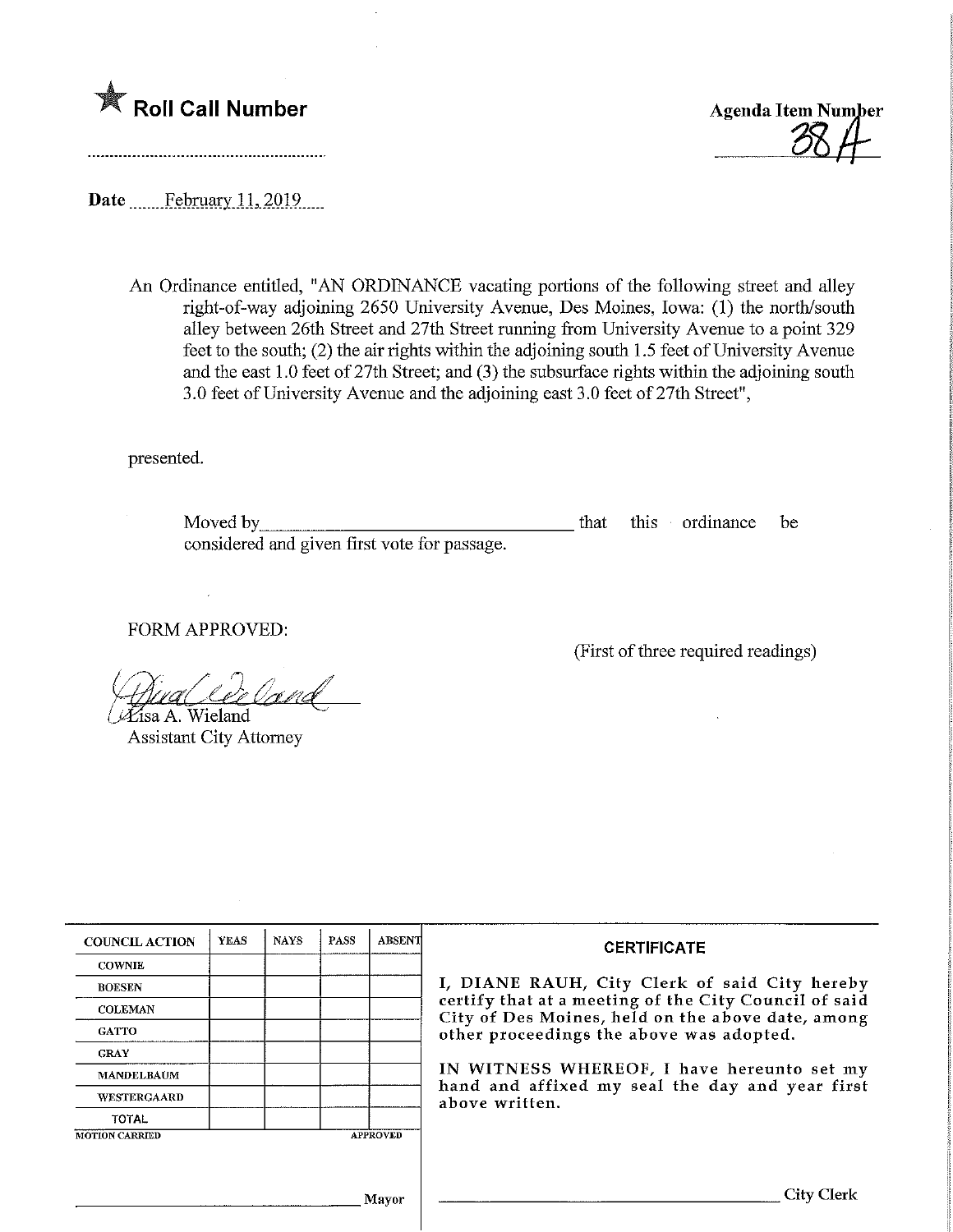Prepared by: Lisa A. Wieland, Assistant City Attorney. 400 Robert D. Ray Drive, Des Moines, Iowa 50309 (515) 283-4124 Return to: City Clerk's Office, 400 Robert D, Ray Drive, Des Moines, Iowa 50309

## ORDINANCE NO.

AN ORDINANCE vacating portions of the following street and alley right-of-way adjoining 2650 University Avenue, Des Moines, Iowa: (1) the north/south alley between 26th Street and 27th Street running from University Avenue to a point 329 feet to the south; (2) the air rights within the adjoining south 1.5 feet of University Avenue and the east 1.0 feet of  $27th$ Street; and (3) the subsurface rights within the adjoining south 3.0 feet of University Avenue and the adjoining east 3.0 feet of 27th Street.

WHEREAS, all prior requirements of law pertaining to the vacation of public right-of-way have been fully observed; and

WHEREAS, it is desirable that the public right-of-way herein described be vacated;

NOW, THEREFORE, BE IT ORDAINED by the City Council of the City of Des Moines, Iowa:

Sec. I. That portions of the following street and alley right-of-way adjoining 2650 University Avenue, Des Moines, Iowa: (1) the north/south alley between 26th Street and 27th Street running from University Avenue to a point 329 feet to the south; (2) the air rights within the adjoining south 1.5 feet of University Avenue and the east 1.0 feet of 27th Street; and (3) the subsurface rights within the adjoining south 3.0 feet of University Avenue and the adjoining east 3.0 feet of 27th Street, more specifically described as follows, be and is hereby vacated:

# Alley

-EXCEPT THE NORTH 7 FEET-, ALL THE NORTH/SOUTH ALLEY RIGHT-OF-WAY LYING WEST OF AND ADJOINING LOTS 1 THROUGH 7, DRAKE UMVERSITY'S ADDITION TO THE CITY OF DES MOINES, AN OFFICIAL PLAT, ALL NOW INCLUDED IN AND FORMING A PART OF THE CITY OF DES MOINES, POLK COUNTY, IOWA, AND CONTAINING APPROXIMATELY 4,606 SQUARE FEET.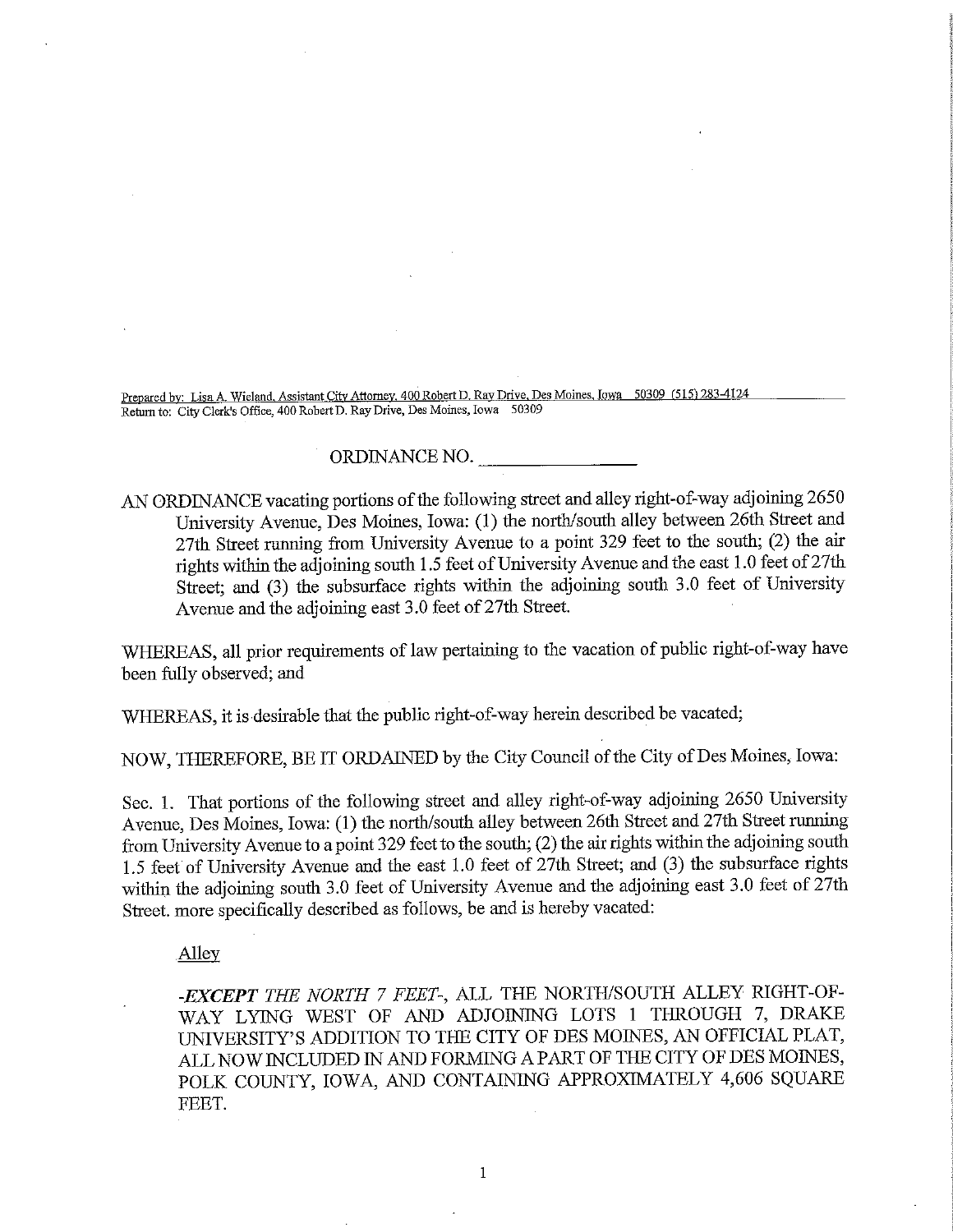## Air Rights Easement 1

A PART OF UNWERSITY AVENUE RIGHT-OF-WAY LYmG NORTHERLY OF THE SOUTH LINE OF THE NORTH 7.00 FEET OF LOTS 1, 36 AND THE NORTH/SOUTH ALLEY LYING ADJACENT TO SAID LOTS 1 AND 36 AND A PART OF VACATED 27TH STREET RIGHT-OF-WAY LYING WESTERLY OF LOTS 35 AND 36, EXCEPT THE NORTH 7.00 FEET OF LOT 36, ALL BEING A PART OF DRAKE UNIVERSITY'S ADDITION TO THE CITY OF DES MOINES, POLK COUNTY, IOWA AND BEING MORE PARTICULARLY DESCRIBED AS FOLLOWS:

## AREA "A"

BEGINNING AT THE SOUTHWEST CORNER OF THE NORTH 7.00 FEET OF SAID LOT 36; THENCE SOUTH 00° 05' 53" EAST ALONG THE EAST RIGHT-OF-WAY LINE OF SAID 27TH STREET, 65.00 FEET; THENCE SOUTH 89° 54' 07" WEST, 1.00 FEET; THENCE NORTH 00° 05' 53" WEST, 66.49 FEET; THENCE NORTH 89° 12' 10" EAST, 2.98 FEET; THENCE SOUTH 00° 47' 50" EAST, 1.50 FEET TO THE SOUTH RIGHT-OF-WAY LINE OF UNIVERSITY AVENUE; THENCE SOUTH 89° 12' 10" WEST ALONG SAID SOUTH RIGHT-OF-WAY LINE, 2.00 FEET TO THE POINT OF BEGINNING AND CONTAINING 69 S.F. LYING BETWEEN ELEVATIONS 198.00 AND 247.50 FEET CITY OF DES MOINES VERTICAL DATUM (REFERENCE GROUND ELEVATION OF 188.00 FEET AT BUILDING ENTRANCE ON 27TH STREET)

AND

## AREA "C"

COMMENCING AT THE SOUTHWEST CORNER OF THE NORTH 7.00 FEET OF SAID LOT 36; THENCE NORTH 89° 12' 10" EAST ALONG THE SOUTH RIGHT-OF-WAY LINE OF UNIVERSITY AVENUE, 77.00 FEET TO THE POINT OF BEGMNING; THENCE NORTH 00° 47' 50" WEST, 1.50 FEET; THENCE NORTH 89° 12' 10" EAST, 3.00 FEET; THENCE SOUTH 00° 47' 50" EAST, 1.50 FEET TO SAID SOUTH RIGHT-OF-WAY LINE; THENCE SOUTH 89° 12' 10" WEST ALONG SAID SOUTH RIGHT-OF-WAY LINE, 3.00 FEET TO THE POINT OF BEGINNING AND CONTAINmG 5 S.F. LYING BETWEEN ELEVATIONS 198.00 AND 247.50 FEET CITY OF DES MOINES VERTICAL DATUM (REFERENCE GROUND ELEVATION OF 188.00 FEET AT BUILDING ENTRANCE ON UNIVERSITY AVENUE)

AND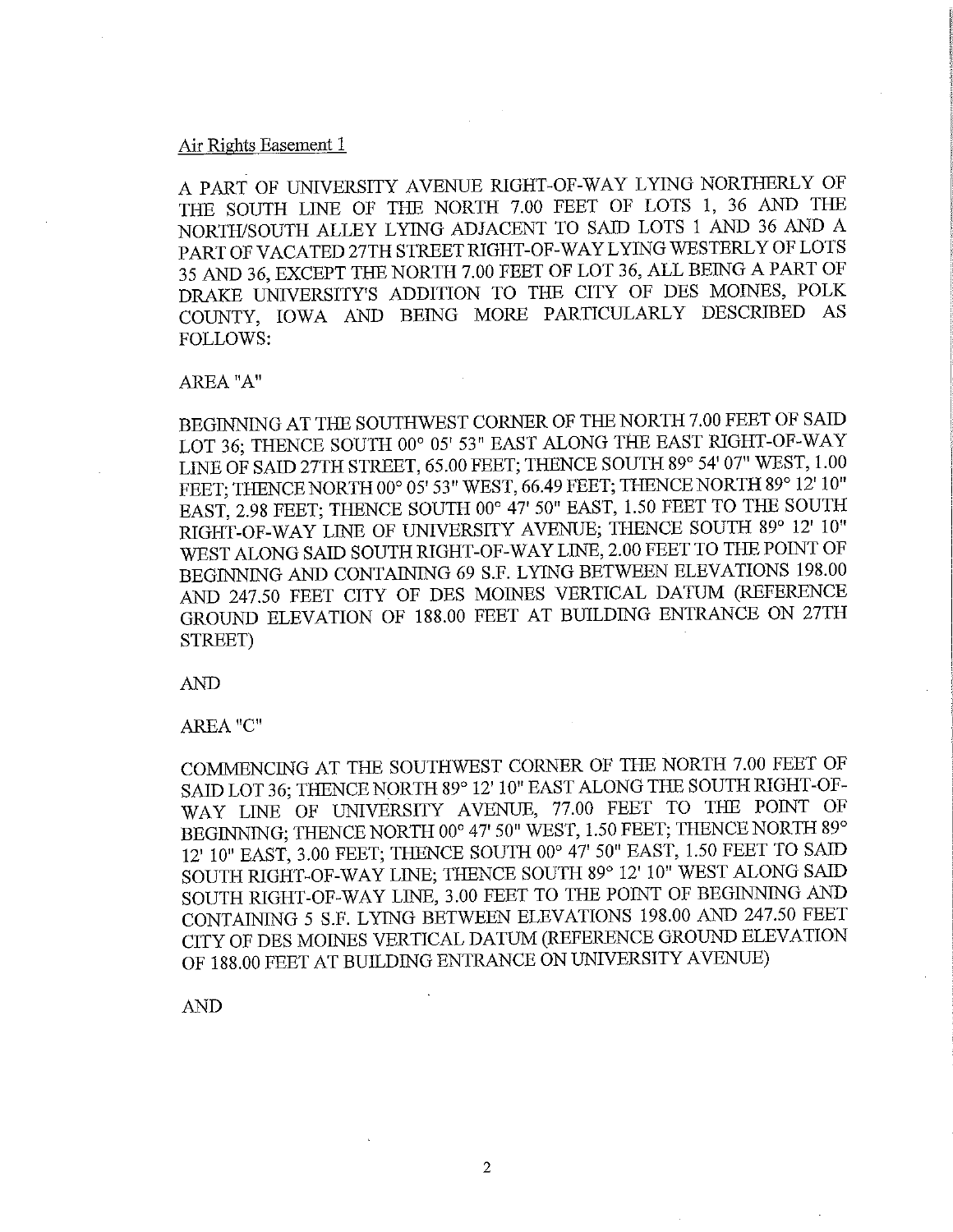## AREA "D"

COMMENCING AT THE SOUTHWEST CORNER OF THE NORTH 7.00 FEET OF SAID LOT 36; THENCE NORTH 89° 12' 10" EAST ALONG THE SOUTH RIGHT-OF-WAY LINE OF UNIVERSITY AVENUE, 99.50 FEET TO THE POINT OF BEGINNING; THENCE NORTH 00° 47' 50" WEST, 1.50 FEET; THENCE NORTH 89° 12' 10" EAST, 3.00 FEET; THENCE SOUTH 00° 47' 50" EAST, 1.50 FEET TO SAID SOUTH RIGHT-OF-WAY LINE; THENCE SOUTH 89° 12' 10" WEST ALONG SAID SOUTH RIGHT-OF-WAY LINE, 3.00 FEET TO THE POINT OF BEGINNING AND CONTAINING 5 S.F. LYING BETWEEN ELEVATIONS 198.00 AND 247.50 FEET CITY OF DES MOINES VERTICAL DATUM (REFERENCE GROUND ELEVATION OF 188.00 FEET AT BUILDING ENTRANCE ON UNIVERSITY AVENUE)

AND

# AREA "F"

COMMENCING AT THE SOUTHWEST CORNER OF THE NORTH 7.00 FEET OF SAID LOT 36; THENCE NORTH 89° 12' 10" EAST ALONG THE SOUTH RIGHT-OF-WAY LINE OF UNIVERSITY AVENUE, 178.00 FEET TO THE POINT OF BEGINNING; THENCE NORTH 00° 47' 50" WEST, 1.50 FEET; THENCE NORTH 89° 12' 10" EAST, 3.00 FEET; THENCE SOUTH 00° 47' 50" EAST, 1.50 FEET TO SAID SOUTH RIGHT-OF-WAY LINE; THENCE SOUTH 89° 12' 10" WEST ALONG SAID SOUTH RIGHT-OF-WAY LINE, 3.00 FEET TO THE POINT OF BEGINNING AND CONTAINING 5 S.F. LYING BETWEEN ELEVATIONS 198.00 AND 247.50 FEET CITY OF DES MOINES VERTICAL DATUM (REFERENCE GROUND ELEVATION OF 188.00 FEET AT BUILDING ENTRANCE ON UNIVERSITY AVENUE)

AND

#### AREA "G"

COMMENCING AT THE SOUTHWEST CORNER OF THE NORTH 7.00 FEET OF SAID LOT 36; THENCE NORTH 89° 12' 10" EAST ALONG THE SOUTH RIGHT-OF-WAY LINE OF UNIVERSITY AVENUE, 200.50 FEET TO THE POINT OF BEGINNING; THENCE NORTH 00° 47' 50" WEST, 1.50 FEET; THENCE NORTH 89° 12' 10" EAST, 3.00 FEET; THENCE SOUTH 00° 47' 50" BAST, 1.50 FEET TO SAID SOUTH RIGHT-OF-WAY LINE; THENCE SOUTH 89° 12' 10" WEST ALONG SAID SOUTH RIGHT-OF-WAY LINE, 3.00 FEET TO THE POINT OF BEGINMNG AND CONTAMNG 5 S.F. LYING BETWEEN ELEVATIONS 198.00 AND 247.50 FEET CITY OF DES MOINES VERTICAL DATUM (REFERENCE GROUND ELEVATION OF 188.00 FEET AT BUILDING ENTRANCE ON UNIVERSITY AVENUE)

AND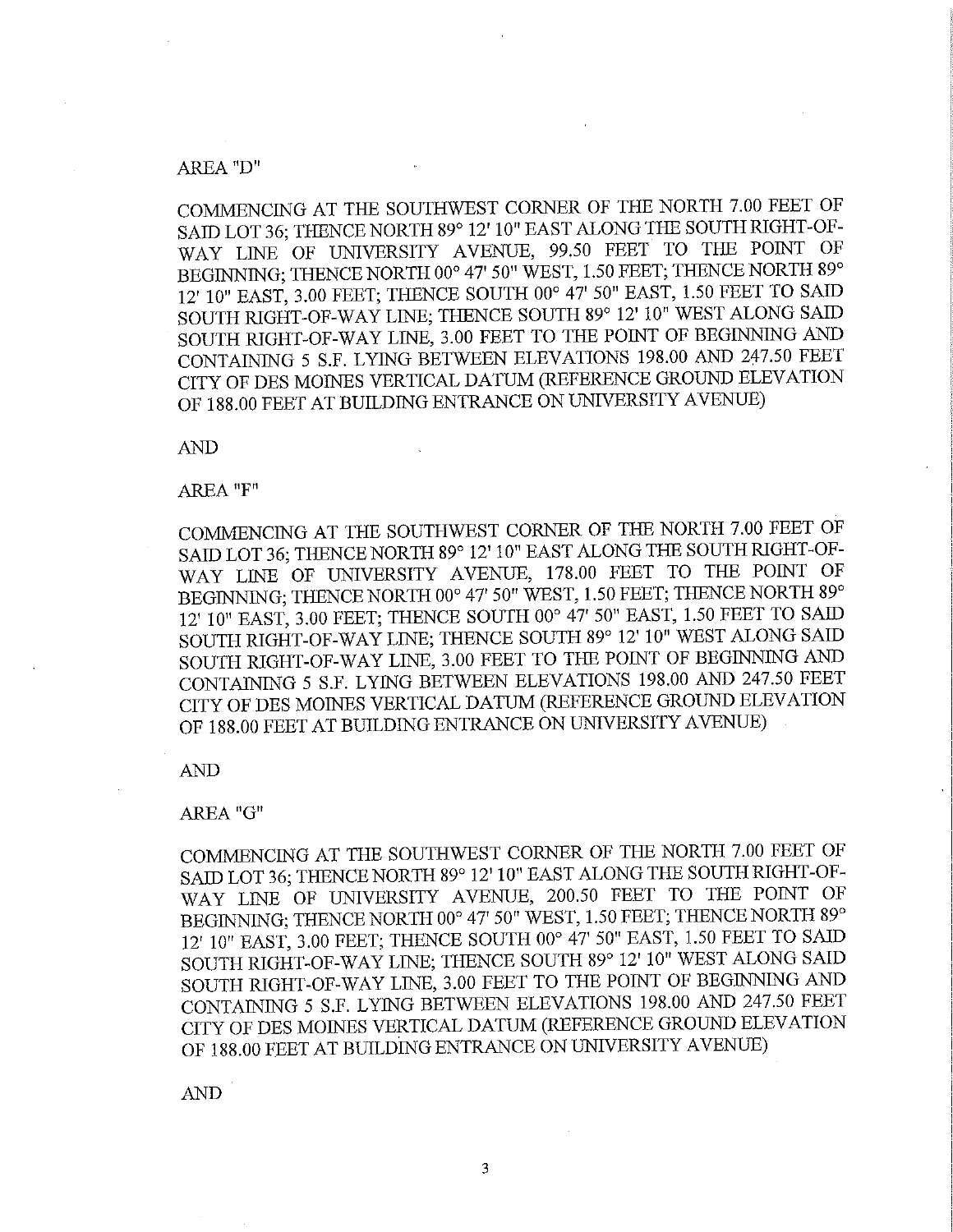# AREA "I"

COMMENCING AT THE SOUTHWEST CORNER OF THE NORTH 7.00 FEET OF SAID LOT 36; THENCE NORTH 89° 12' 10" EAST ALONG THE SOUTH RIGHT-OF-WAY LINE OF UNIVERSITY AVENUE, 231.50 FEET TO THE POINT OF BEGINNING; THENCE NORTH 00° 47' 50" WEST, 1.50 FEET; THENCE NORTH 89° 12' 10" EAST, 3.00 FEET; THENCE SOUTH 00° 47' 50" EAST, 1.50 FEET TO SAID SOUTH RIGHT-OF-WAY LINE; THENCE SOUTH 89° 12' 10" WEST ALONG SAID SOUTH RIGHT-OF-WAY LINE, 3.00 FEET TO THE POINT OF BEGINNING AND CONTAINING 5 S.F. LYING BETWEEN ELEVATIONS 198.00 AND 247.50 FEET CITY OF DES MOINES VERTICAL DATUM (REFERENCE GROUND ELEVATION OF 188.00 FEET AT BUILDING ENTRANCE ON UNIVERSITY AVENUE).

## Air Rights Easement\_2

A PART OF UNIVERSITY AVENUE RIGHT-OF-WAY LYING NORTHERLY OF THE SOUTH LINE OF THE NORTH 7.00 FEET OF LOTS 1, 36 AND THE NORTH/SOUTH ALLEY LYING ADJACENT TO SAID LOTS 1 AND 36, BEING A PART OF DRAKE UNIVERSITY'S ADDITION TO THE CITY OF DES MOINES, POLK COUNTY, IOWA AND BEING MORE PARTICULARLY DESCRIBBD AS FOLLOWS:

## AREA "B"

COMMENCING AT THE SOUTHWEST CORNER OF THE NORTH 7.00 FEET OF SAID LOT 36; THENCE NORTH 89° 12' 10" EAST ALONG THE SOUTH RIGHT-OF-WAY LINE OF UNIVERSITY AVENUE, 2.00 FEET TO THE POINT OF BEGINNING; THENCE NORTH 00° 47' 50" WEST, 1.50 FEET; THENCE NORTH 89° 12' 10" EAST, 75.00 FEET; THENCE SOUTH 00° 47' 50" EAST, 1.50 FEET TO THE SOUTH RIGHT-OF-WAY LINE OF UNIVERSITY AVENUE; THENCE SOUTH 89° 12' 10" WEST ALONG SAID SOUTH RIGHT-OF-WAY LINE, 75.00 FEET TO THE POINT OF BEGINNING AND CONTAINING 112 S.F. LYmG BETWEEN ELEVATIONS 245.00 AND 247.50 FEET CITY OF DES MOINES VERTICAL DATUM (REFERENCE GROUND ELEVATION OF 188.00 FEET AT BUILDING ENTRANCE ON UNIVERSITY AVENUE)

AND

# AREA "E"

COMMENCmO AT THE SOUTHWEST CORNER OF THE NORTH 7.00 FEET OF SAID LOT 36; THENCE NORTH 89° 12' 10" EAST ALONG THE SOUTH RIGHT-OF-WAY LINE OF UNIVERSITY AVENUE, 102.50 FEET TO THE POINT OF BEGINNING; THENCE NORTH 00° 47' 50" WEST, 1.50 FEET; THENCE NORTH 89° 12' 10" EAST, 75.50 FEET; THENCE SOUTH 00° 47' 50" EAST, 1.50 FEBT TO SAID SOUTH RIGHT-OF-WAY LINE; THENCE SOUTH 89° 12' 10" WEST ALONG SAID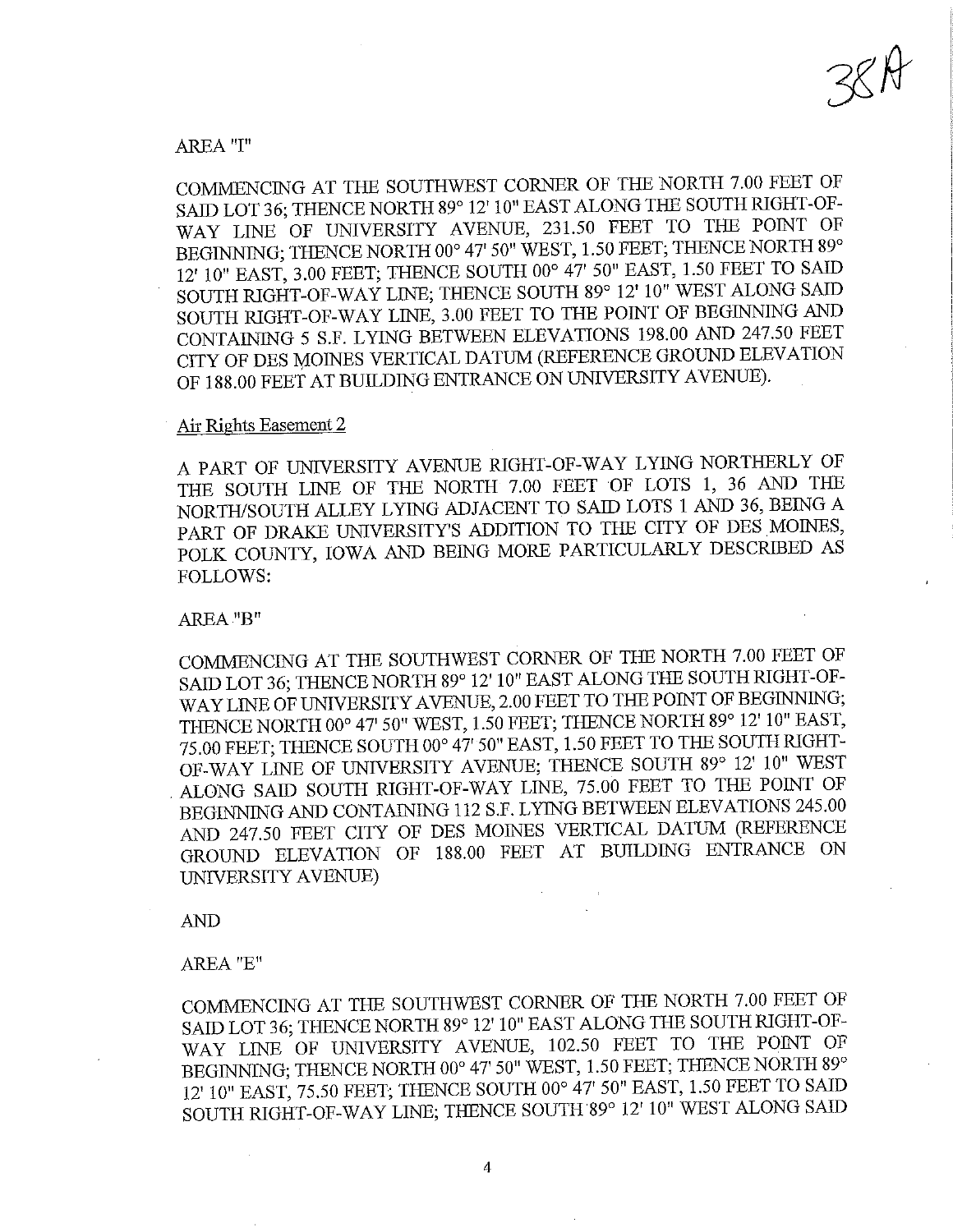# SOUTH RIGHT-OF-WAY LINE, 75.50 FEET TO THE POINT OF BEGINNING AND CONTAINING 113 S.F. LYING BETWEEN ELEVATIONS 245.00 AND 247.50 FEET CITY OF DES MOINES VERTICAL DATUM (REFERBNCE GROUND ELEVATION OF 188.00 FEET AT BUILDING ENTRANCB ON UNIVERSITY AVENUE)

AND

# AREA "H"

COMMENCING AT THE SOUTHWEST CORNER OF THE NORTH 7.00 FEET OF SAID LOT 36; THENCE NORTH 89° 12' 10" EAST ALONG THE SOUTH RJGHT-OF-WAY LINE OF UNIVERSITY AVENUE, 203.50 FEET TO THE POINT OF BEGINNING; THENCE NORTH 00° 47' 50" WEST, 1.50 FEET; THENCE NORTH 89° 12' 10" EAST, 28.00 FEET; THENCE SOUTH 00° 47' 50" EAST, 1.50 FEET TO SAID SOUTH RIGHT-OF-WAY LINE; THENCE SOUTH 89° 12' 10" WEST ALONG THE SOUTH RIGHT-OF-WAY LINE, 28.00 FEET TO THE POINT OF BEGINNING AND CONTAINING 42 S.F. LYING BETWEEN ELEVATIONS 245.00 AND 247.50 FEET CITY OF DES MOmES VERTICAL DATUM (REFERENCE GROUND ELEVATION OF 188.00 FEET AT BUILDING ENTRANCE ON UNIVERSITY AVENUE).

# Subsurface Easement

A PART OF UNWERSITY AVENUE RIGHT-OF-WAY LYING NORTHERLY OF THE SOUTH LINE OF THE NORTH 7.00 FEET OF LOTS 1, 36 AND THE NORTH/SOUTH ALLEY LYING ADJACENT TO SAID LOTS 1 AND 36 AND A PART OF VACATED 27TH STREET RIGHT-OF-WAY LYING WESTERLY OF LOTS 35 AND 36, EXCEPT THE NORTH 7.00 FEET OF LOT 36, ALL BEING A PART OF DRAKE UNIVERSITY'S ADDITION TO THE CITY OF DES MOINES, POLK COUNTY, IOWA AND BEING MORE PARTICULARLY DESCRIBED AS FOLLOWS:

BEGINNING AT THE SOUTHWEST OF CORNER OF THE NORTH 7.00 FEET OF SAID LOT 36; THENCE SOUTH 00°05'53" EAST ALONG THE EAST RIGHT-OF-WAY LINE OF SAID 27TH STREET, 66.04 FEET; THENCE SOUTH 89°54'07" WEST, 3.00 FEET; THENCE NORTH 00°05'53" WEST, 69.00 FEET; THENCE NORTH 89°12'10" EAST, 238.00 FEET; THENCE SOUTH 00°47'50" EAST, 3.00 FEET TO THE SOUTH RIGHT-OF-WAY LINE OF SAID UNIVERSITY AVENUE; THENCE SOUTH 89°12'10" WEST ALONG SAID SOUTH RIGHT-OF-WAY LINE, 235.04 FEET TO THE POINT OF BEGINNING AND CONTAINING 0.02 ACRES (912 S.F.).

Sec. 2. The City of Des Moines hereby reserves an easement upon the property described above for the contmued use and maintenance of any utilities now in place, with the right of entry for servicing same.